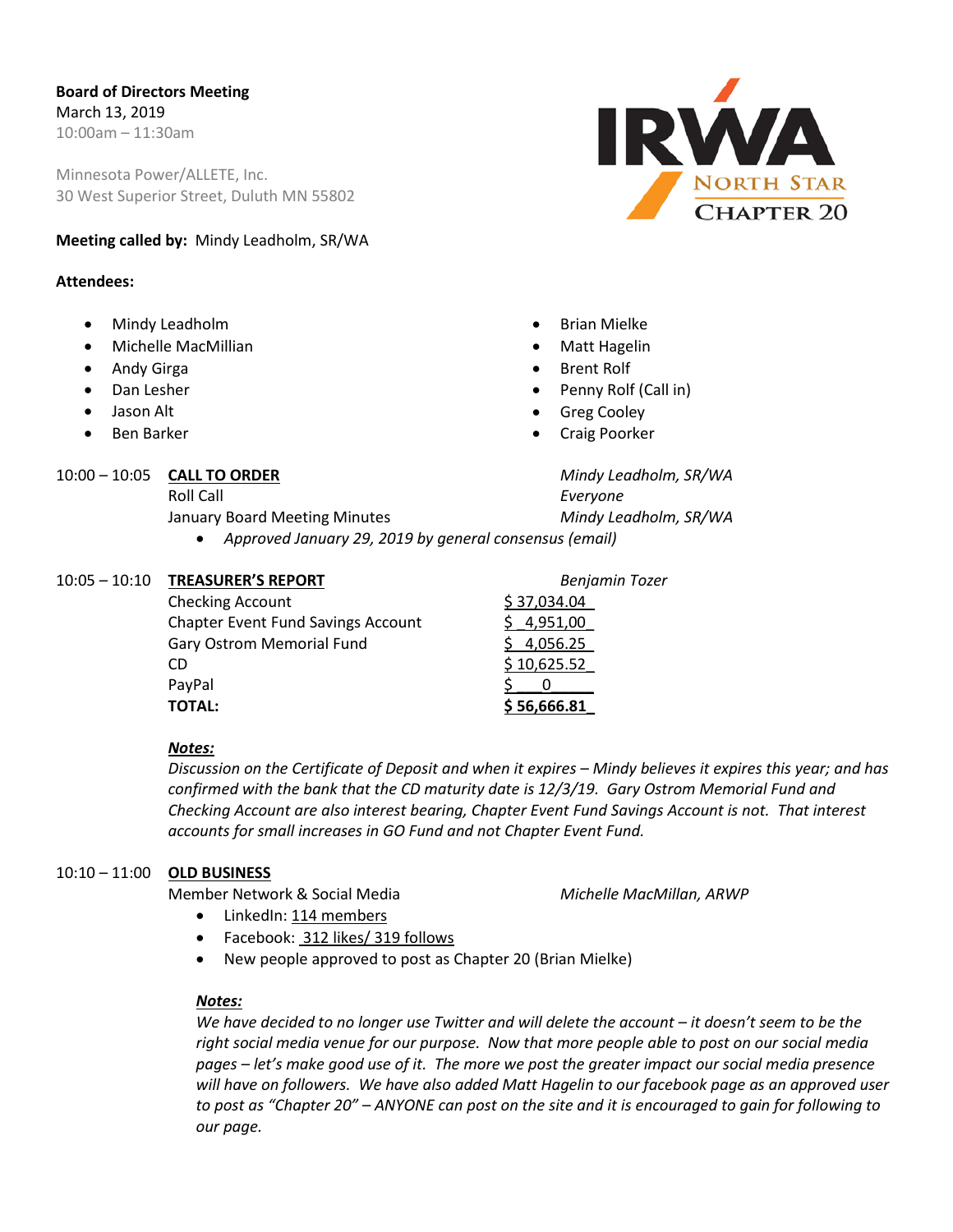# **Board of Directors Meeting** March 13, 2019

10:00am – 11:30am

Minnesota Power/ALLETE, Inc. 30 West Superior Street, Duluth MN 55802

#### Governance Remodeling Update *Penny Rolf, SR/WA*

- Region 3 Representative is Carrol McCracken *(Region 3 Chair)*
- Meeting Update are on Chapter 20's blog page
- Carrol will continue to update the Region after each meeting

#### *Notes:*

*No update but things are moving forward. To keep up-to-date, check out the Chapter 20 blog.*

Awards *Mindy Leadholm, SR/WA*

- IRWA 2018 Award Applications
- Chapter 20 Scholarship Recipients
- Region 3 Young Professional Scholarship Recipients

#### *Notes:*

*Mindy submitted an application for 2018 Chapter Website of the Year and Brent submitted an application for 2018 Chapter Newsletter of the Year. Mindy also submitted an application, on behalf of Washington County, for 2018 Government Employer of the Year.* 

*There were five Chapter 20 Scholarships available with three applications submitted by members. Recipients are Faye Gillespie, Brent Rolf and Danny Bissonnette*

*Region 3 Young Professionals Scholarship recipients are Faye Gillespie (Chapter 20) and Kelsey McGregor (Chapter 72).*

Region 3 Spring Forum *Penny Rolf, SR/WA*

- April 28-30, 2019 (Sunday Tuesday)
- Des Moines, Iowa (Hosted by Chapter 41)
- Registration Cost (\$80)
- Room Block held until March 29
- Basket Raffle (\$100 basket)

#### *Notes:*

*Discussion around what the Chapter is going to do for the Basket Raffle (\$100). Decided to do two different baskets – options discussed: Beer basket & lottery tickets with a masculine theme. Dan will take the lead on organizing and putting the baskets together.*

*For registration and more information on the Region 3 Spring Forum, log onto the website at [www.irwaregion3.com/meetings-events.html](http://www.irwaregion3.com/meetings-events.html)*

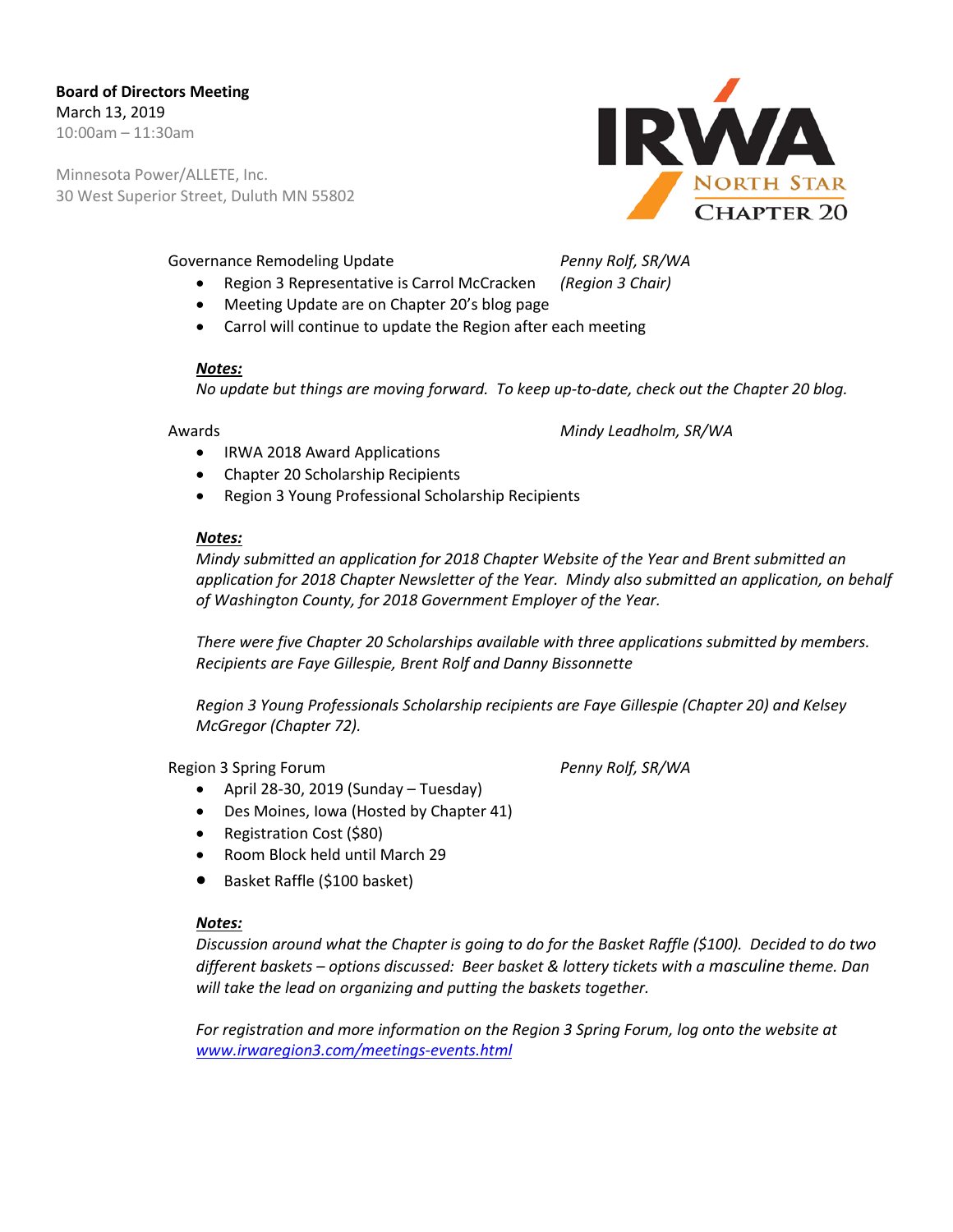Minnesota Power/ALLETE, Inc. 30 West Superior Street, Duluth MN 55802



• Renewal Numbers as of today

#### *Notes:*

*The cut off from IRWA HQ for renewal numbers is April 15th. 10 people have renewed and Ben will contact once again. 11 members do not intend on renewing membership.* 

#### 11:00 – 11:20 **NEW BUSINESS**

Misc. Expenses (Big Check?) *Michelle MacMillan, ARWP*

• [www.bigcheckstore.com](http://www.bigcheckstore.com/) (\$50-75)

#### *Notes:*

*The big check purchase was approved as a miscellaneous expenses. Michelle or Mindy will order and store at GRE – but probably will be kept with whoever has the IRWA banner. Thought was to buy one that can be rolled; so it is easier to store.* 

MnDOT Conference *Penny Rolf, SR/WA*

• IRWA Fundraiser Event Update

#### *Notes:*

*Present information on the 2020 IRWA Education Conference via video along with handouts at the booth. The sponsors were not in favor of the casino night theme for a fundraising event – discussion on a possible silent auction at the Social Hour (items from sponsors) for a fundraiser. Need to determine where the proceeds go: 2020 Conference, RWIEF, other?*

#### 2019 Portland Conference *Mindy Leadholm, SR/WA*

- Volunteers *Dan Lesher, SR/WA*
- Attendance *Michelle MacMillan, ARWP*
- Giveaways
- Shirts for volunteers and/or to sell.

#### *Notes:*

*About 12 volunteers are need to man the booth at the 2019 IRWA Education Conference in Portland.* 

*Options for giveaways at the booth to be determined, perhaps logo pins, heavy duty magnets, chop sticks. Check in with the City of Minneapolis and the State of Minnesota for more giveaways. Discussed having two drawing items for the booth – Mindy will think about some options.*

*Michelle is working through the sizing and color of the 2019 volunteer shirts. She will try to get some samples of the different option to try on. Michelle will send out a sign-up for those that need a shirt. Volunteers will receive the shirt for free and shirts will be available for sale to others that want have one. Penny and Dan will bring this up to Region 3 at the next Region meeting.*

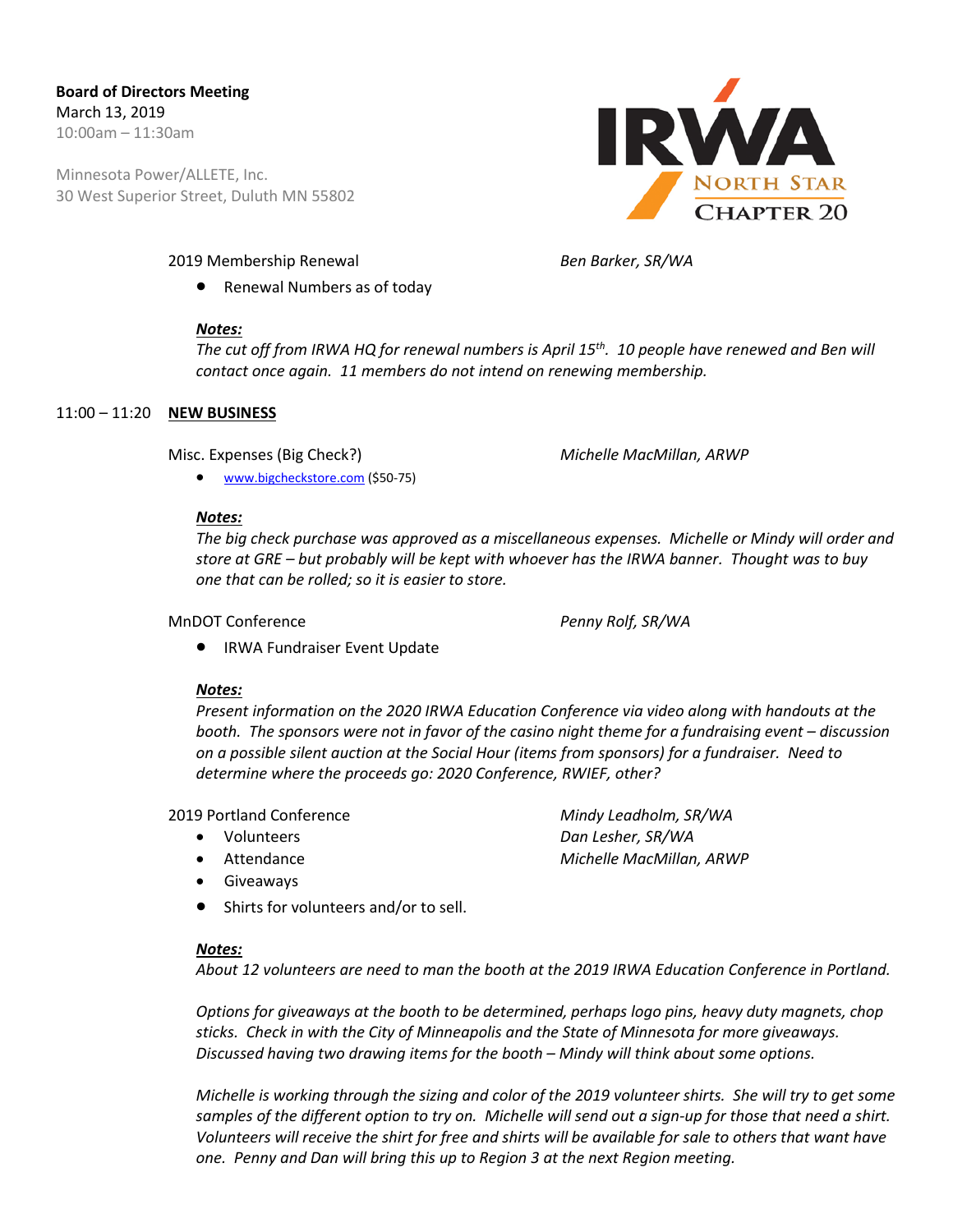Minnesota Power/ALLETE, Inc. 30 West Superior Street, Duluth MN 55802



*2019 Monday Night Event for the RWIEF will be held at Pioneer Square in Portland. There is a registration option separate from the IRWA Education Conference registration on the RWIEF website -- [Register.](https://events.r20.constantcontact.com/register/eventReg?oeidk=a07eg5szjdda1cf72f2&oseq=&c=&ch) Beer and wine will be served and bidding will be online via the Hand Bid app. With online bidding – all IRWA members will be able to bid on items whether they are present or not. The RWIEF will not be responsible for shipping items to members that are not present. Bidding will open to members May 1st.*

*Young Professional Event is looking for sponsors – minimum \$300.00. Chapter 20 approved sponsoring the event with a motion by Dan Lesher, seconded by Michelle MacMillan.*

*The 2019 Portland Conference is asking for volunteers to help with a number of different activities. Member are encouraged to volunteer as we will likely be making the same plea for the 2020 Conference.*

2020 Education Conference *Mindy Leadholm, SR/WA*

• Logo *Dan Lesher, SR/WA*

- RWIEF Monday Night Event
- Overall Update on Chapter's Responsibilities

#### *Notes:*

*Chapter 20 is responsible for the Volunteer shirts for 2020 with an estimated budget of \$7000.00. We are also responsible for the "fun run" shirts.*

*The Monday Night Event for the RWIEF may be held at Peavey Plaza (outdoor) and/or Orchestra Hall (Indoor). Working on a theme for the event. May have food outside to provide flexibility in vendors that can be utilized.* 

*IRWA HQ provides \$10,000 to the Chapter after the Education Conference.*

2019-2020 Sponsorship Packages

- Any changes in incentives/cost from 2018-2019
- When to advertise/have available

#### *Notes:*

*We'll need to advertise 2019-2020 sponsorship packages in May – so will need to figure out what changes should be made. Also need to consider if we want to include sponsorship of the Chapter's financial responsibilities for the 2020 Conference (volunteer shirts/fun run shirts). Mindy and Michelle will work on a draft of new sponsorship options and bring to the May meeting for further discussion.*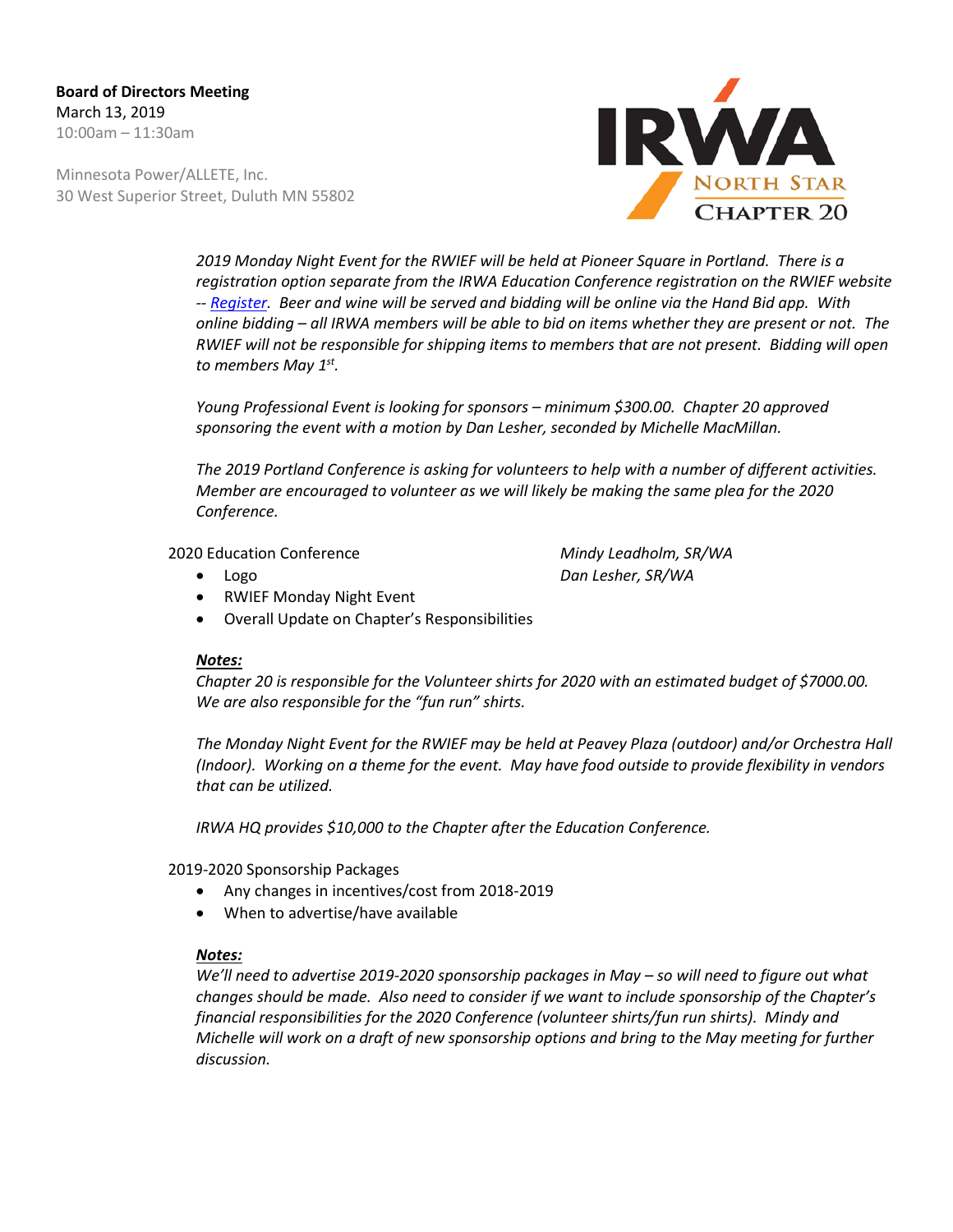Minnesota Power/ALLETE, Inc. 30 West Superior Street, Duluth MN 55802



- Upcoming May Board and Member Meeting *Ben Barker, SR/WA*
	- Location Washington County
	- Date: Tuesday, May  $7<sup>th</sup>$ , 2019
	- Presenter: Doug Johnson
	- May Sponsor: HDR

#### 11:20 – 11:30 **COMMITTEE REPORTS**

#### **SERVICE COMMITTEES**

Professional Development *Greg Cooley*

Nominations & Elections *Michelle MacMillan, ARWP*

Ethics *Ben Tozer*

Education *Mindy Leadholm, SR/WA*

- Course 502 and 506 Profit and donation to RWIEF
- Course 215: Right of Way Acquisition for Pipeline Projects (April 4-5, 2019)
- Need to add some Fall Courses

#### *Notes:*

*Course 502 and 506 made a profit. The instructor (Lisa Harrison) donated her time for 502 and 506 – ½ to Chapter 20 and ½ to the RWIEF. Still working on finalizing payment from MnDOT attendees.*

*Mindy is looking for input on educational offerings for Fall 2019 courses.*

Communications & Marketing *Michelle MacMillan, ARWP*

Membership *Ben Barker, SR/WA*

## **INDUSTRY COMMITTEES**

Electric & Utilities *Craig Knudsen*, *SR/WA, R/W-EC, R/W-NAC*

Local Public Agencies *Jason Alt* **Notes:**

 *Jason talked about the International Public Agency Annual Meeting that took place in Edmonton in June 2018. He provided the meeting minutes from that meeting. Meeting minutes have been added to the Chapter 20 Blog on our website.* 

Oil & Gas Pipeline *Andy Girga*

Transportation *Penny Rolf, SR/WA, RW-NAC, RW-RAC*